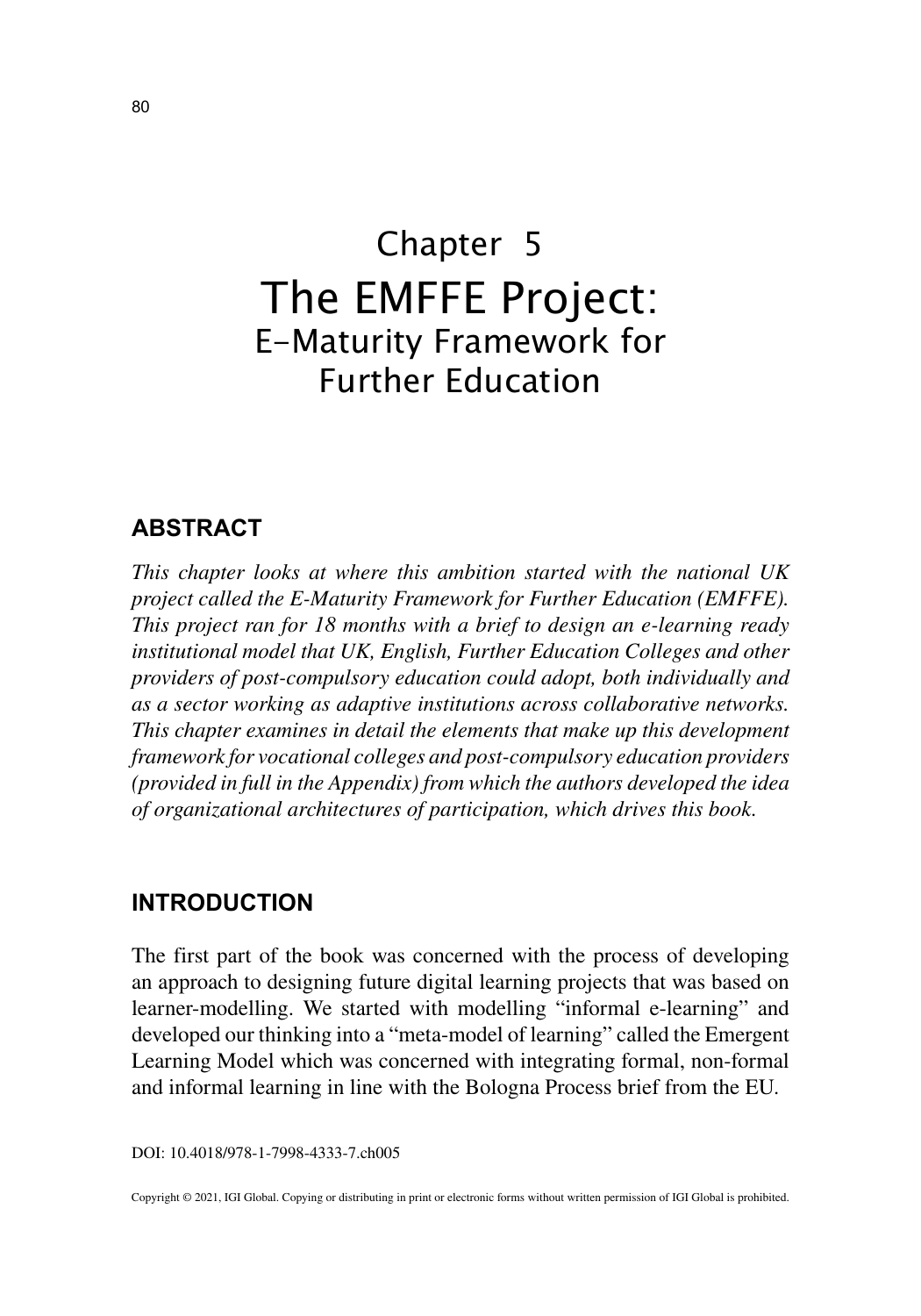#### *The EMFFE Project*

The second part of the book examines how we might design learning infrastructures in the round, starting with the institutions of education.

This chapter concerns the fate of some of the hopes raised by the development of the Internet, known as Web 2.0 and the discussions surrounding the use of digital technologies in educational settings that were burgeoning in the year 2000. In the previous decade, in the UK, had seen an unprecedented rise in the use of digital technologies within the education system in the UK that engaged practitioners like ourselves and saw growing investment in equipment, training and infrastructure. The potential of computers for learning and teaching had been championed by Governments and multinational bodies such as the European Union throughout the period leading up to 2000 and this was supported by funding for all sectors of education, notably in postcompulsory education where the potential of computers for learning for those of all ages and circumstances was recognised and promoted in the UK, USA, Canada and Australasia and other countries. Such developments in England, USA and Canada for adult and informal education have been explored by Ian Harford in his book "Digital Nations in the Making" Harford 2006

# **UK Post-Compulsory Education Policy**

A clear illustration of Government policy in this area can be found in the UK Government's "The Learning Age: a renaissance for a new Britain"" HMSO (1998), which, among other highlights, set out a surprisingly expansive view of contexts for learning outside schools and universities. For example HMSO (1998):

*As the University for Industry will demonstrate, one of the best ways to overcome barriers to learning will be to use new broadcasting and other technologies. We expect their role in learning more generally to increase significantly. (p. 22) the new digital technology will allow many more channels to be received, whether by satellite, cable or terrestrial TV and will open the way to interactive learning. (p. 23)*

*Through the British Educational Communications and Technology Agency (BECTA), we are encouraging learning providers to use information technology and evaluate it. (p. 22)*